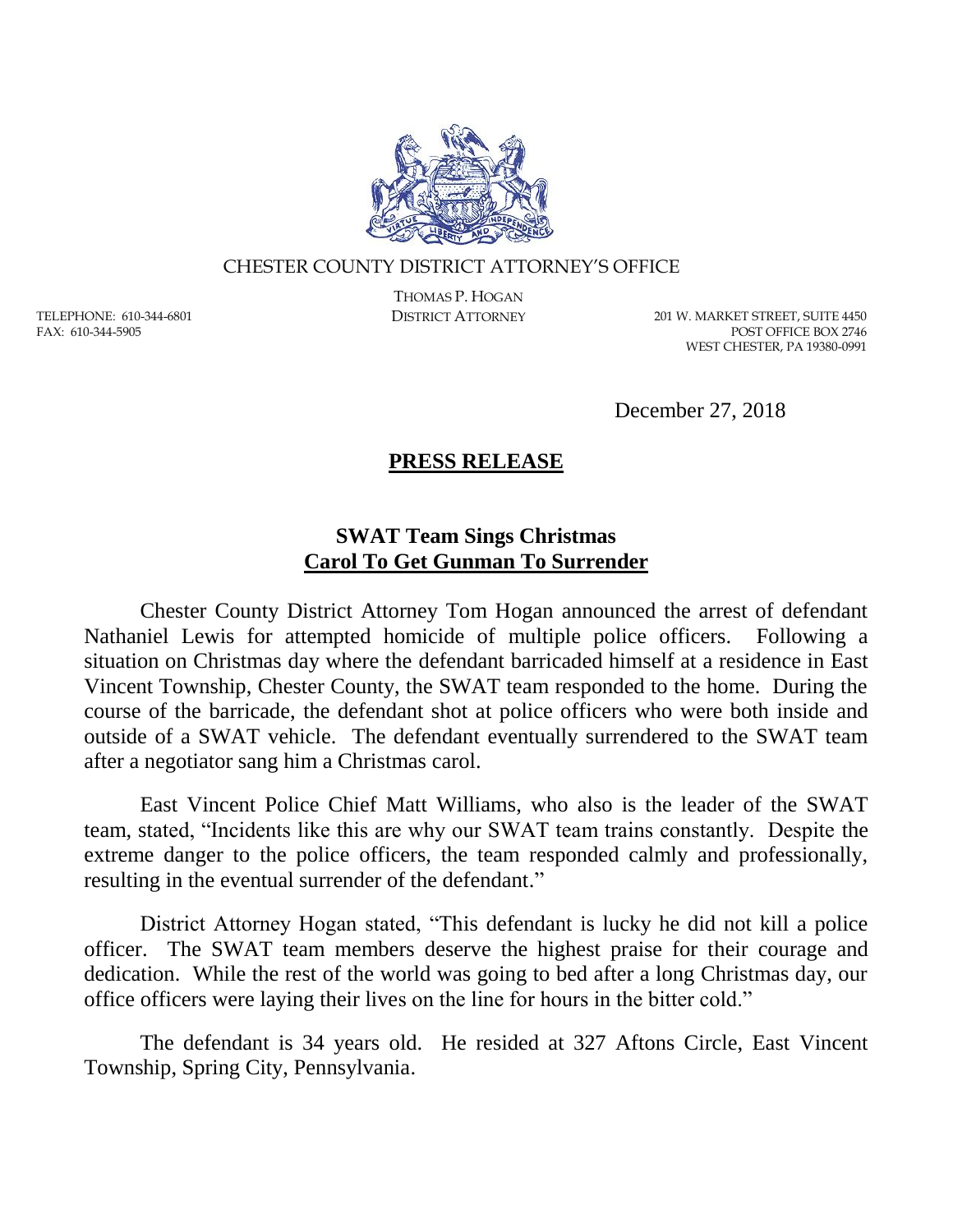The facts alleged in the criminal complaint are as follows: $<sup>1</sup>$ </sup>

At approximately 9:00 p.m. on December 25, 2018, East Vincent Police went to the defendant's residence in East Vincent. The police were responding to a well-being call from a family member who was concerned about the defendant. The defendant was in the process of separating from his wife and was behaving erratically.

East Vincent police officers responded to the residence and secured the area. The police were advised that the defendant had a firearm. One of the Chester County SWAT teams, the Chester County Regional Emergency Response Team, then was called out to assist.

The SWAT team established a perimeter and began to negotiate with the defendant, attempting to get him to surrender peacefully. The defendant, a member of the National Guard, was in possession of a rifle. The SWAT team had an armored vehicle near the residence to protect the police officers. Over the course of several hours, the defendant started to fire at police officers from inside the residence. The defendant's shots hit the armored vehicle with police inside and outside of the vehicle, as well as hitting another home and nearby civilian car. Police returned fire. Another Chester County SWAT team, the West Chester Emergency Response Team, was deployed to assist the first SWAT team.

The defendant later re-established contact with SWAT negotiators. A SWAT negotiator succeeded in getting the defendant to surrender by agreeing to sing the Christmas carol "White Christmas" to the defendant. After the song, the defendant surrendered to the SWAT team and was taken into custody at approximately 7:00 a.m. on December 26, 2018.

The Chester County District Attorney's Office was immediately called out to assist with the investigation of the defendant and perform an independent investigation of the officer-involved firearms discharge. The Chester County Detectives performed the independent investigation. The SWAT team members were interviewed and the scene was processed. The District Attorney determined that the SWAT team members were legally justified in returning fire when the defendant was shooting at them.

The defendant has been charged with multiple counts of attempted homicide, aggravated assault, and related offenses. He has been committed to Chester County Prison.

 $\overline{a}$ 

 $<sup>1</sup>$  A criminal defendant is presumed innocent until proven guilty in court.</sup>